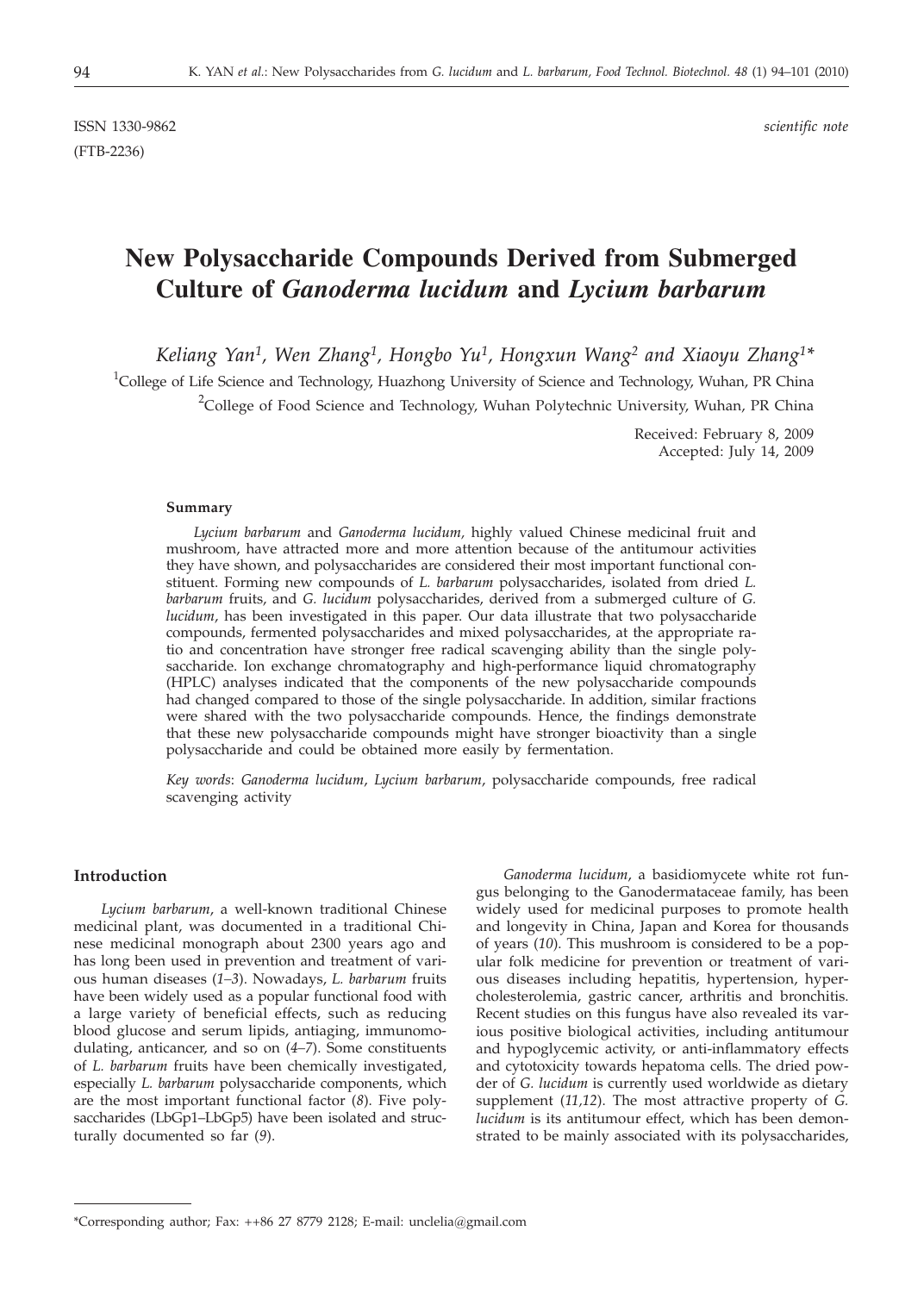or protein/peptide-bound polysaccharide fraction (*13*). *G. lucidum* polysaccharides can suppress the activity of colon cancer cells and they seem to act as a potent chemopreventive agent for colon carcinogenesis (*14*). Moreover, although *G. lucidum* is traditionally cultivated in solid culture, submerged fermentation technology for mycelial cultures of *G. lucidum* has been developed recently and has attracted much attention as a promising alternative because it has none of the disadvantages of solid culture, such as the long time required to cultivate the fruiting body of *G. lucidum*, the difficulty of controlling the quality of the product, and the high susceptibility of the culture to environmental changes (*15–17*). In this study, polysaccharides from *G. lucidum* have been obtained by fermentation in the submerged culture.

Although polysaccharides from both *L. barbarum* and *G. lucidum* have similar and important pharmacological functions, reports on using them together to obtain polysaccharide compounds with higher bioactivity are very rare (*18*). The objectives of our study are to evaluate whether two polysaccharide compounds, fermented polysaccharides and mixed polysaccharides, have better bioactivity than a single polysaccharide, and to assess whether the structure of the two polysaccharide compounds is similar and if they can be obtained by fermentation.

# **Materials and Methods**

#### *Materials and microorganism*

*Lycium barbarum* fruits, growing in Ningxia, a well- -known production area for *L. barbarum* in China, were from Ning Xia Chinese Wolfberry Group Company (Ningxia, PR China) and purchased from a local market. Strain *Ganoderma lucidum* CCDM 2267 used in this study, which was preserved in potato sucrose agar slant at 4 °C, was provided by Huazhong Agricultural University, Wuhan, PR China.

# *Chemicals*

Phenol was from Guangzhou BoLi Bio-Tech Co., Ltd. (Guangzhou, PR China). Oil of vitriol, chloroform and methanol were obtained from Wuhan Yatai Chemical Reagent Co., Ltd. (Wuhan, PR China). Ethanol (95 %) was purchased from Tianjing Standard Science and Technology Co., Ltd. (Tianjing, PR China). Other chemicals and reagents used were obtained from Tianjing Damao Chemical Instrument Supply Station (Tianjing, PR China). The water used in the experiment was deionized water.

# *Media*

Three different growth media were used and the compositions of these media were (in g/L): potato sucrose agar slant medium (PSAM)-potato extract 20, sucrose 2 and agar 2; potato sucrose liquid medium (PSLM)-potato extract 200, sucrose 20, without agar; *L. barbarum* submerged medium (LBSM)-*L. barbarum* juice 0.05, MgSO<sub>4</sub> 0.225 and KNO<sub>3</sub> 0.159, bran extract 1 %, pH natural. The *L. barbarum* juice was obtained by cleaning the good berries, submerging them and crushing, after which the seeds were filtered to obtain the juice.

#### *Extraction of polysaccharides*

#### Extraction of *L. barbarum* polysaccharides

*L. barbarum* berries were dried at 60 °C and ground to fine power. The powder samples were refluxed to remove lipids with methanol/chloroform solvent (1:2) (by volume). After filtering, the residues were air-dried, refluxed twice again with 80 % ethanol, extracted three times in boiled water for 2, 1 and 0.5 h, respectively, and filtered. The combined filtrates were concentrated by a rotary evaporator at 60  $^{\circ}$ C and precipitated using 95 % ethanol, 100 % ethanol and acetone, respectively. After filtering and centrifuging, the precipitate was collected and vacuum-dried. The dried *L. barbarum* polysaccharides obtained were stored in a refrigerator for future use.

#### Extraction of *G. lucidum* polysaccharides

After a five-day incubation in PSLM, the mycelia of *G. lucidum* CCDM 2267 were obtained and filtered, then the filtrates (V1) were combined. The obtained mycelia were dried at 35 °C and powdered, then the powder was extracted three times with distilled water for 1 h and filtered again to obtain the filtrates (V2). The two combined filtrates (V1 and V2) were concentrated, refluxed with methanol/chloroform (1:2, by volume) for 4 h and then chloroform/*n*-butanol (4:1, by volume) for 4 h, concentrated again and precipitated using 95 % ethanol. The precipitate was dissolved in water and dialyzed for 24 h, then centrifuged and concentrated. At last, the precipitate was collected and vacuum-dried. The dried *G. lucidum* polysaccharides obtained were stored in a refrigerator for future use.

#### Extraction of fermented polysaccharides

Actively growing mycelia of *G. lucidum* CCDM 2267 were obtained from a newly prepared agar plate culture after it was incubated at  $28 \text{ °C}$  for 7 days. The mycelia (10 %, by volume) were inoculated into a 250-mL Erlenmeyer flask containing 100 mL of LBSM and incubated at 150 rpm and 28  $\degree$ C for 5 days. The sample was attained and filtered using a filter fabric after homogenization. The residue was dried at 35 °C and extracted with distilled water three times, the combined extract and filtrates were concentrated with rotary evaporator, refluxed with methanol/chloroform (1:2, by volume) for 4 h and chloroform/*n*-butanol (4:1, by volume) for 4 h, then concentrated and precipitated using 95 % ethanol. The precipitate was dissolved in water and dialyzed for 24 h, then centrifuged and concentrated. Finally, the precipitate was collected and vacuum-dried. The dried fermented polysaccharides obtained were stored in a refrigerator for future use.

#### *Production of compounded polysaccharides*

# Mixed polysaccharides

Mixed with the polysaccharides from *L. barbarum* and *G. lucidum* at the mass ratios of 1:1, 1:3, 1:5, 3:1 and 5:1, these mixtures were prepared in different concentrations (0.1, 0.2, 0.3, 0.4, 0.5, 0.6, 0.7, 0.8, 0.9 and 1.0 g/L) to determine the free radical scavenging ability, and the components of the new polysaccharide compounds (LBP/GLP=1:1) were further studied.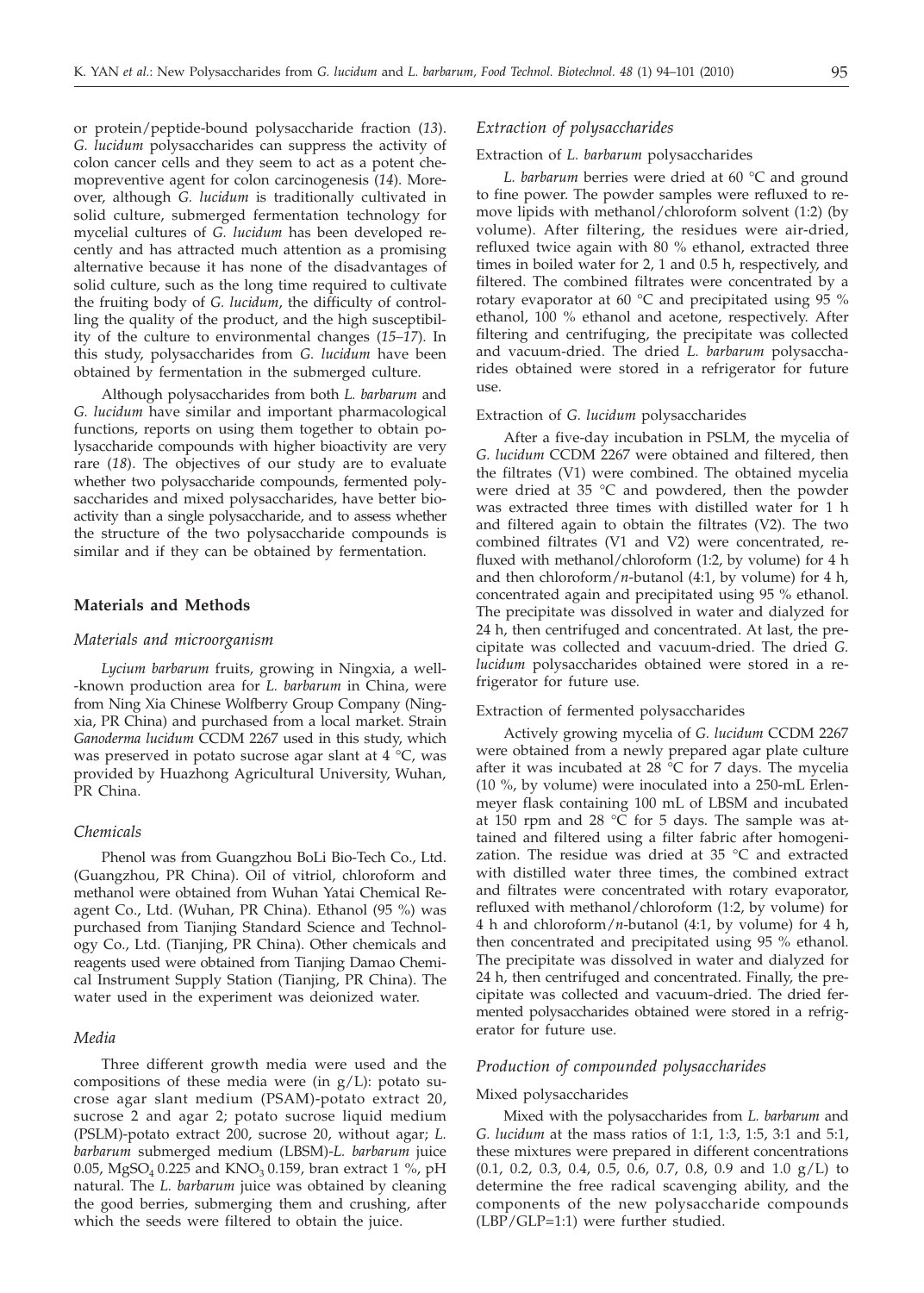Fermented polysaccharides

*G. lucidum* CCDM 2267 was inoculated into the submerged medium (LBSM) with *L. barbarum* polysaccharides by fermentation. The process of biological combining of polysaccharides was as follows: active mycelia of *G. lucidum* CCDM 2267 at 10 % (by volume) were inoculated into a 250-mL Erlenmeyer flask containing 100 mL of LBSM and incubated at 28 °C (150 rpm) for 5 days. The fermented polysaccharides, extracted from the mycelia and filtrates, were used to determine the free radical scavenging ability.

## *Purification and detection of polysaccharides*

Column chromatography was performed with DEAE- -cellulose ( $2.6 \times 30$  cm). Volumes of 10 mL of the extracts (different polysaccharides obtained) at 400 mg/L were applied. The column was eluted with deionized water, NaCl at different concentrations (0.05, 0.10 and 0.50 M),  $NaHCO<sub>3</sub>$  (0.3 M) and NaOH (0.1 M) successively at the flow rate of 30 mL/h. The isolated fractions were measured by the phenol-sulphuric acid method. Finally, different fractions of isolated polysaccharides were obtained and lyophilized for 48 h for other assays.

The obtained fractions were analyzed with a high performance liquid chromatography (HPLC) system (Agilent 1100) equipped with Aqueous GPC Start up Kit column and eluted with distilled water at a flow rate of 1.0 mL/min at 20 °C. The separated components were monitored by a refractive index detector. The column was calibrated with different molecular mass standard glucosans from Sigma-Aldrich, USA and a standard curve was then established (*19*).

## *Analysis of free radical scavenging ability*

This assay was based on the scavenging of stable 1,1-diphenyl-2-picrylhydrazyl (DPPH) radicals by polysaccharide. The free-radical scavenging activity of extracts was assayed by the DPPH method as described by Abe *et al*. (*20*).

#### *Measurement of polysaccharides*

The amount of polysaccharides was determined with the phenol-sulphuric acid method, using glucose as the standard (*21*).

#### *Statistical analysis of the data*

The results were presented as mean±S.D. of three determinations. Statistical analyses were performed using *t*-test and one way analysis of variance. Multiple comparisons of means were done by the LSD (least significance difference) test. A probability value of  $p<0.05$  was considered significant.

#### **Results and Discussions**

#### *Extraction of different polysaccharides*

As shown in Table 1, significant difference was observed in the content as well as the purity of different polysaccharides extracted. In detail, the polysaccharide content of *L. barbarum* fruit is 0.131 g/g and the purity is 75.82 %, in addition, the contents of *G. lucidum* polysac-

charides and fermented polysaccharides were 1.262 and 2.831 g/L, and their purities were 93.71 and 94.11 %, respectively. The extract content and purity of fermented polysaccharides have a bigger increase than those of *G. lucidum* polysaccharides, possibly because the strain *G. lucidum* CCDM 2267 was cultured in two different media (PSLM and LSDM)*.*

Table 1. Content and purity of different extracted polysaccharides

|              | G. lucidum  | L. barbarum<br>polysaccharides polysaccharides polysaccharides | Fermented   |
|--------------|-------------|----------------------------------------------------------------|-------------|
| Content      | $1.262$ g/L | $0.131$ g/g                                                    | $2.831$ g/L |
| Purity/ $\%$ | 93.71       | 75.82                                                          | 94.11       |

# *Free radical scavenging ability of mixed polysaccharides*

It is noteworthy that free radical scavenging ability of mixed polysaccharides is stronger than that of single polysaccharide at the same concentration as shown in Table 2. For instance, the free radical scavenging rates of single polysaccharides from *L. barbarum* and *G. lucidum* at the concentration of 0.4 mg/mL are 26.67 and 25.08 %, respectively, while 32.06, 29.18, 28.24 and 31.64 % of free radical scavenging could be obtained when these polysaccharides form a compound at different ratios (LBP/  $GLP=1:1$ , 1:3, 3:1 and 1:5, respectively) at the same concentration. However, the free radical scavenging ability of mixed polysaccharides might be worse than of a single polysaccharide at the same concentration, for example, when the concentration is 0.1 mg/mL, the radical scavenging activity of polysaccharide compound (LBP/ GLP=3:1) is 11.76 %, but the corresponding radical scavenging abilities of polysaccharides from *L. barbarum* and *G. lucidum* are 12.11 and 14.71 %, respectively. These results indicate that mixed polysaccharides could show stronger scavenging ability at the appropriate concentration and ratios.

Liu *et al.* (*22,23*) reported that the antitumour effects of polysaccharide compounds from fungi are better than a single polysaccharide. In addition, Lonseny *et al.* (*24*) also documented similar views. Our study as well suggests that the mixed polysaccharides show stronger bioactivity, the reasons might be the following: one is the synergism of different components; the other is the change of conformation or configuration of polysaccharide compounds, because the bioactivity of polysaccharides is in correlation with their conformation (*25*). It is known that the different conformations of polysaccharides coexist when polysaccharides are submerged in water, then high polymers are formed by combination of hydrogen bonds among different polysaccharides. Alternatively, the cooperation among different polysaccharides might be obtained, which leads to the improvement of bioactivity (*23–26*). However, the question is why the mixed polysaccharides have stronger bioactivity only at optimum ratio and concentration. According to the theory of traditional Chinese medicine, the compatibility of prescriptions is the key. The dose and concentration are the most important factors in the treatment of an illness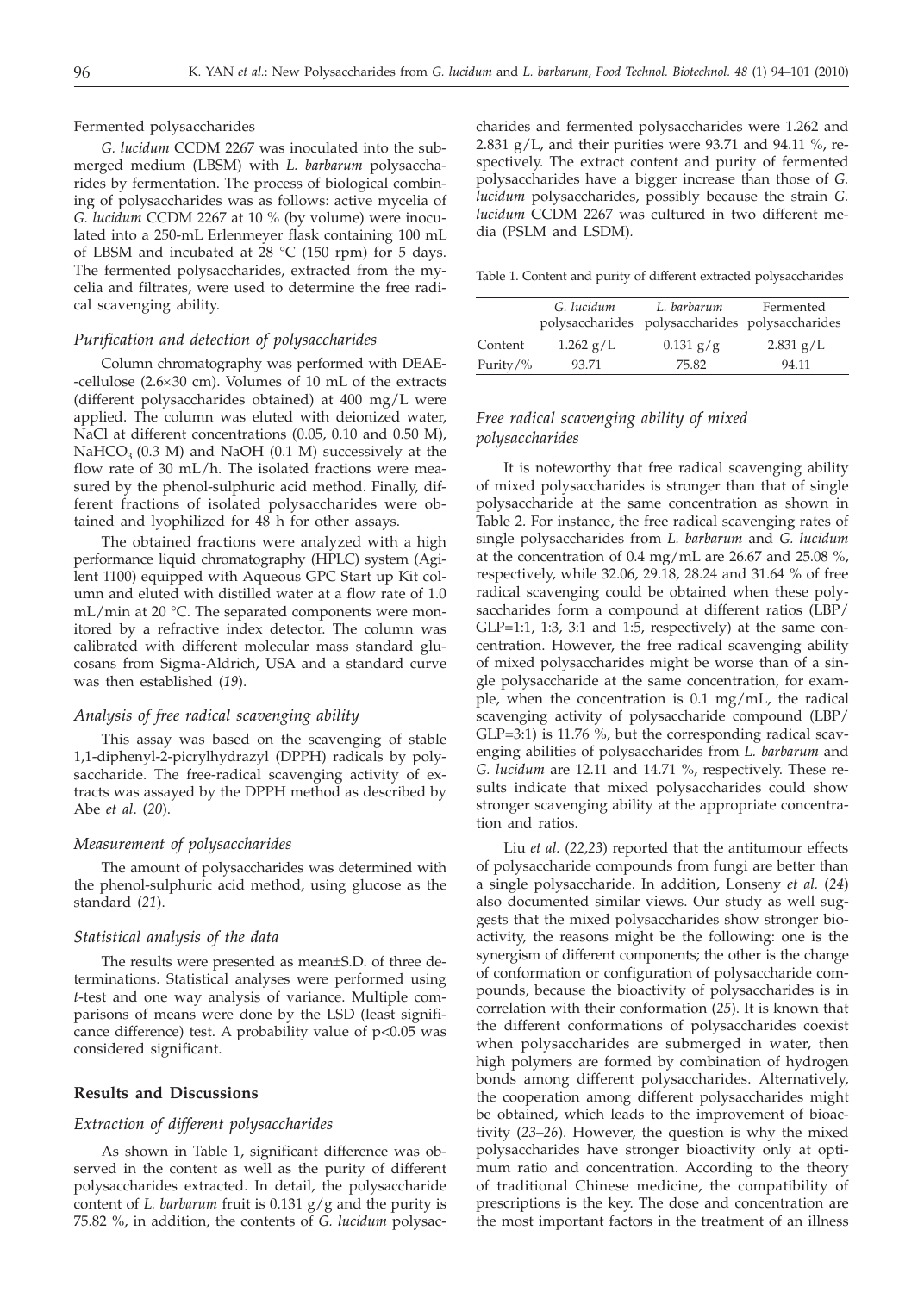|                    | Free radical scavenging of different polysaccharides/% |                  |                  |                  |                  |                  |                  |  |
|--------------------|--------------------------------------------------------|------------------|------------------|------------------|------------------|------------------|------------------|--|
| $\gamma_0/(mg/mL)$ | LBP                                                    | GLP              | LBP/GLP<br>(1:1) | LBP/GLP<br>(1:3) | LBP/GLP<br>(3:1) | LBP/GLP<br>(1:5) | LBP/GLP<br>(5:1) |  |
| 0.1                | $14.71 + 2.42$                                         | $12.11 \pm 0.30$ | $23.75 \pm 0.91$ | 21.30±1.11       | $11.76 \pm 2.90$ | $26.66 \pm 1.91$ | $8.14 \pm 1.01$  |  |
| 0.2                | $19.05 \pm 3.63$                                       | $17.04 \pm 0.91$ | $25.77 \pm 0.60$ | 24.29±0.21       | $18.82{\pm}1.31$ | $27.25 \pm 3.60$ | $11.30 \pm 2.30$ |  |
| 0.3                | $24.34 + 2.11$                                         | $21.65 + 1.21$   | $28.33 + 1.11$   | $28.22 + 2.01$   | $21.50 \pm 2.21$ | $30.69 \pm 1.61$ | $17.85 + 2.20$   |  |
| 0.4                | $26.67 + 1.91$                                         | $25.08 \pm 0.20$ | $32.06 \pm 1.41$ | $29.18 \pm 0.00$ | $28.24 + 1.10$   | $31.64 + 1.20$   | $22.37 + 1.91$   |  |
| 0.5                | $28.57+0.00$                                           | $28.30 \pm 0.00$ | 32.80±0.00       | $31.84 + 1.61$   | $29.63 \pm 0.30$ | $35.19 \pm 1.30$ | $28.14 + 0.00$   |  |
| 0.6                | $31.64 \pm 0.20$                                       | $31.40 \pm 0.10$ | $34.61 \pm 0.51$ | $34.61 \pm 0.51$ | $30.37 \pm 2.10$ | $36.02 \pm 1.40$ | $30.40 \pm 2.90$ |  |
| 0.7                | 32.28±0.70                                             | $32.69 \pm 0.10$ | $36.10 \pm 1.61$ | $36.10 \pm 0.31$ | 34.76±0.41       | 39.57±2.31       | $32.09 \pm 3.10$ |  |
| 0.8                | $31.22 \pm 0.30$                                       | $32.69 \pm 0.70$ | 38.87±0.31       | 38.02±0.51       | 37.65±4.01       | 38.74±0.90       | 37.29±1.71       |  |
| 0.9                | $33.65 \pm 0.91$                                       | $34.73 \pm 1.01$ | $39.40 \pm 2.01$ | $37.81 \pm 0.91$ | $39.14 \pm 0.61$ | $37.56 \pm 0.90$ | $39.89 + 1.20$   |  |
| 1.0                | $32.80 \pm 0.30$                                       | $36.33 \pm 2.01$ | $38.34 \pm 0.31$ | $36.00 \pm 5.01$ | $40.43 \pm 1.21$ | $37.20 \pm 3.31$ | $40.45 \pm 1.41$ |  |

Table 2. Free radical scavenging activity of single polysaccharides and mixed polysaccharides

*<sup>g</sup>*<sup>0</sup> – concentration, LBP – *Lycium barbarum* polysaccharides, GLP – *Ganoderma lucidum* polysaccharides

although the reasons responsible for that have not been fully elucidated (*27,28*). The polysaccharides from *L. barbarum* and *G. lucidum* are also used as traditional Chinese medicine; the compatibility law may also be applied in forming new polysaccharide compounds. Therefore, the optimum ratio and concentration are necessary.

# *Free radical scavenging ability of fermented polysaccharides*

The bioactivity of fermented polysaccharides from *G. lucidum* CCDM 2267 fermented in LSDM is shown in Fig. 1. At the concentrations of 0.1 and 0.2 mg/mL, compared to a single polysaccharide from *L. barbarum* or *G. lucidum*, the fermented polysaccharides result in a significant increase of free radical scavenging rate, which is 19.76 and 23.02 %, respectively. Fig. 1 also shows that the radical scavenging activity could reach up to 41.3 % at the concentration of 0.9 mg/mL and the free radical scavenging rate increases with the increase of concentration, although the radical scavenging activity decreases at the concentration of 1.0 compared with 0.9 mg/mL. In addition, at the concentration ranging from 0.3 to 0.8 mg/mL, the fermented polysaccharides show similar bioactivity of radical scavenging activity with single *G. lucidum* or *L. barbarum* polysaccharide. These results suggest that fermented polysaccharides show better activity only at optimum concentration. The improved bioactivity of fermented polysaccharides might be due to the structural change.

# *Purification of different polysaccharides*

Crude polysaccharides were suspended in water with stirring. The insoluble polysaccharides were removed by filtration and soluble polysaccharides were separated by ion-exchange chromatography on DEAE-cellulose. Chromatography results of different polysaccharides are shown in Fig. 2. Four and three peak fractions appeared in eluted profiles of polysaccharides from *L. barbarum* and *G. lucidum,* respectively. In contrast, new fractions appear on the eluted profiles of mixed compounds (LBP/GLP=1:1) and fermented polysaccharides, whose fraction amounts are six (C1, C2, C3, C4, C5 and C6) and five (F1, F2, F3, F4 and F5), respectively. The results suggest that the mixed and fermented polysaccharides had different fractions from the single polysaccharides and the reasons might be due to the interaction among groups or branched chains of polysaccharides in the process of mixing and fermentation (*29–30*), which leads to the change of conformation or structure of polysaccharide components of the compounds.

To investigate the structural characteristics of mixed and fermented polysaccharides, the concentrations of polysaccharides in the eluate were determined. Different peak fractions of mixed polysaccharides (LBP/GLP=1:1) and fermented polysaccharides, with different molecular mass, were collected for further analyses.

# *HPLC analysis of mixed and fermented polysaccharides*

Some papers have reported the molecular mass of different fractions from *L. barbarum* and *G. lucidum* polysaccharides (*9,12,29*), while in this paper, only the dis-



**Fig. 1.** Free radical scavenging of the fermented polysaccharides at different concentrations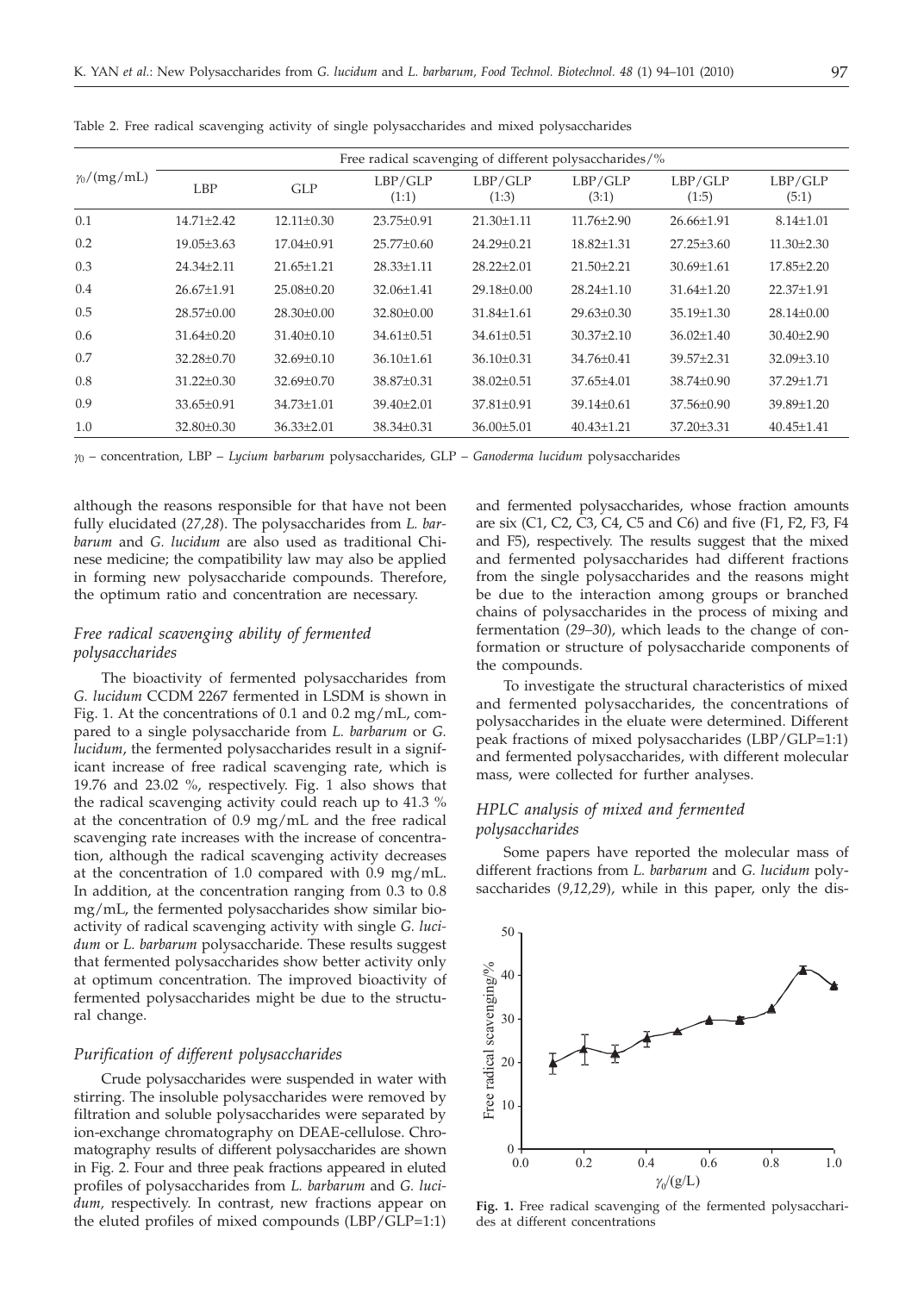

**Fig. 2.** Elution profiles of different polysaccharides extracted using DEAE-cellulose column (graphs a, b, c and d are elution profiles of *Lycium barbarum* polysaccharides, *Ganoderma lucidum* polysaccharides, mixed polysaccharides (LBP/GLP=1:1) and fermented polysaccharides, respectively; C1, C2, C3, C4, C5 and C6 indicate different fractions of mixed polysaccharides (LBP/GLP=1:1); F1, F2, F3, F4 and F5 are different fractions of fermented polysaccharides)

crimination between different fractions from mixed (LBP/ GLP=1:1) and fermented polysaccharides was considered.

HPLC was applied to elucidate the relative molecular mass (*M*r) of the polysaccharides. Different independent peaks were identified and the *M*<sup>r</sup> values were determined; the first three fractions of mixed (LBP/GLP=1:1) and fermented polysaccharides are shown in Fig. 3. There are two or more peaks in Figs. 3a–d, which suggests that these collected fractions are not pure. According to the glucosan standard, the  $M_r$  of  $F1_{(6.97)}$ ,  $F1_{(9.472)}$ ,  $F2_{(6.928)}$  and  $F2_{(8.507)}$  are 764.54, 504.03, 851.14 and 12.86 kDa respectively. Figs. 3b and 3d show that the corresponding *M*<sup>r</sup> are 1305.3, 333.47, 796.16 and 15 kDa, when the retention times of fermented polysaccharide are 6.759, 9.393, 6.954 and 8.434 min respectively. Fractions F3 and C3 share similar *M*r, which are 10.12 and 9.11 kDa, respectively. Generally, the bioactivity of polysaccharides is significantly correlated with the relative molecular mass. Polysaccharides with high relative molecular mass can increase water solubility and result in more effective antitumour activity (*31*). It could be speculated that the obtained mixed and fermented polysaccharides have other important bioactivities besides free radical scavenging ability. From the descriptions above, it can be concluded that the mixed polysaccharides have some similar fractions as fermented polysaccharides, and polysaccharide compounds have improved bioactivity.

Different micromolecular fractions were obtained, for example, fractions F4 and C4 have similar  $M_{r}$ , which are

2.26 and 2.36 kDa. Fig. 4 shows that fractions F5 and C6 cannot be determined because their amounts or mixed micromolecular fractions are very low. The similar *M*<sup>r</sup> could also be reflected in mixed and fermented polysaccharides in Fig. 4.

Fig. 5 shows HPLC profile of the fifth fraction (C5) of mixed polysaccharides (LBP/GLP=1:1), and its *M*<sup>r</sup> is 1.16 kDa. However, the fraction does not exist in fermented polysaccharides. Compared with Fig. 2, there is an obvious decrease in the absorbance of fractions F3, F4 and F5, in comparison with the corresponding similar fractions of C3, C4 and C6. In addition, C5 disappears from the eluted profiles of fermented polysaccharides, suggesting that these similar fractions might be utilized by *G. lucidum* CCDM 2267 to satisfy its own growth.

Comparing all fractions of mixed and fermented polysaccharides, the results also indicate that similar polysaccharide fractions are shared by both polysaccharide compounds. However, during the process of forming compounds of polysaccharides, the extraction of a single polysaccharide needs to be done and long time is required for purification, but the fermented polysaccharides have none of the weaknesses stated above. Apparently, the fermented polysaccharides could be attained more easily although the fermentation time should be controlled carefully, because *G. lucidum* CCDM 2267 can utilize some polysaccharides to provide nutrition for its own growth. Hence, polysaccharide compounds attained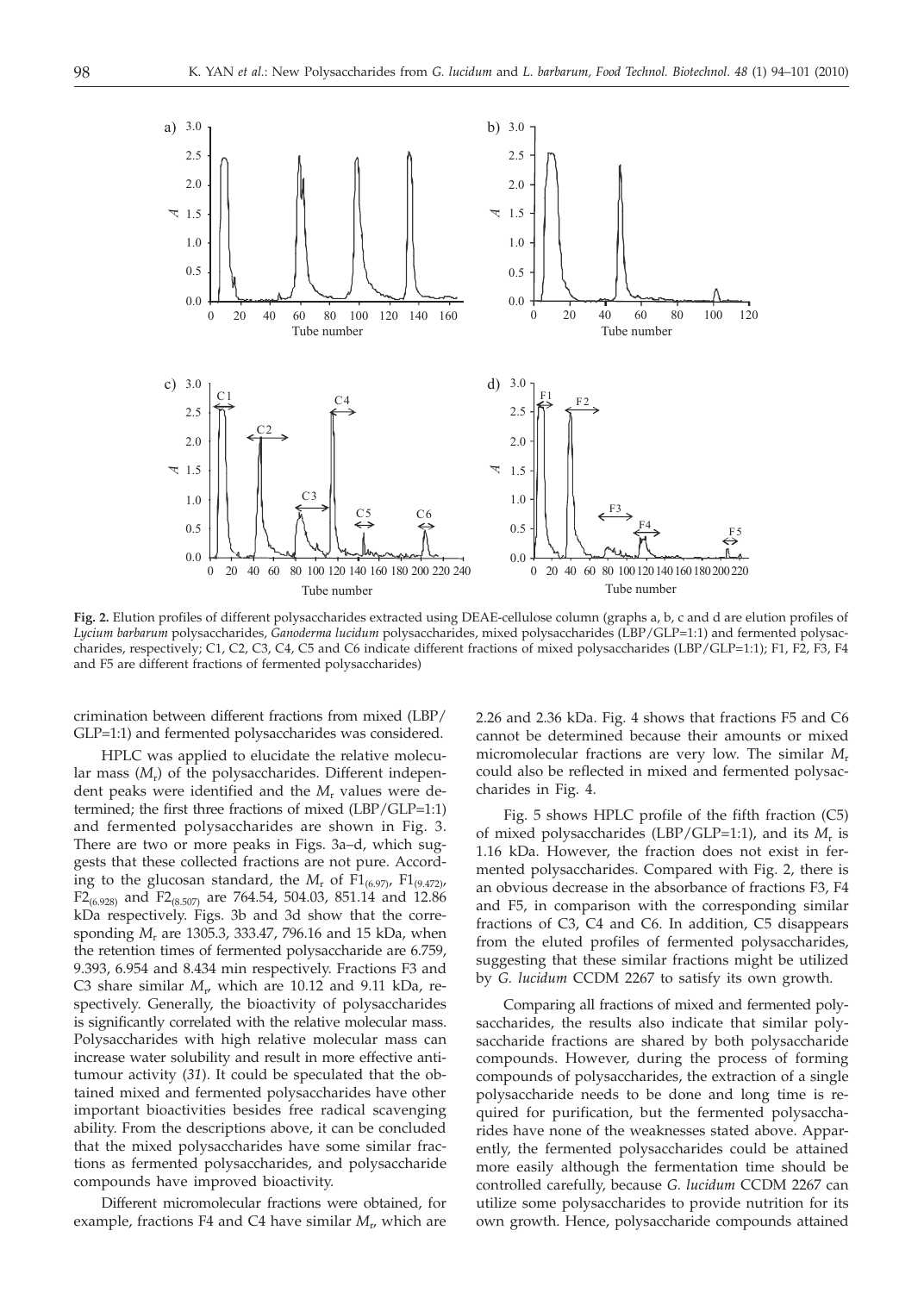

**Fig. 3.** HPLC profiles of the first three fractions of mixed polysaccharides (LBP/GLP=1:1) and fermented polysaccharides (graphs a, b, c, d, e and f are HPLC profiles of F1, C1, F2, C2, F3 and C3, respectively)



**Fig. 4.** HPLC profiles of different fractions of mixed polysaccharides (LBP/GLP=1:1) and fermented polysaccharides (graphs a, b, c and d are HPLC profiles of F4, C4, F5 and C6, respectively)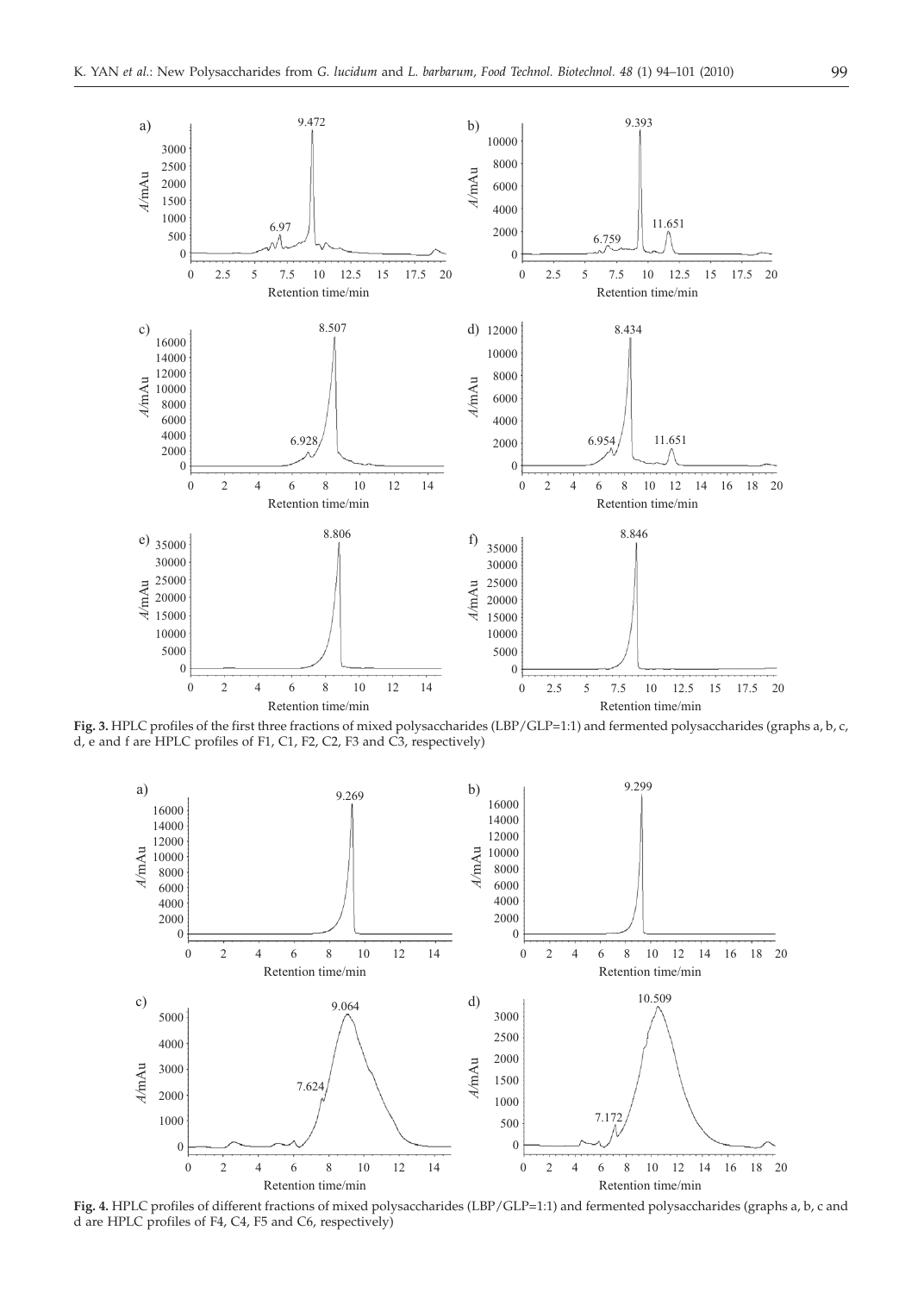

**Fig. 5.** HPLC profile of the fifth fraction (C5) of mixed polysaccharides (LBP/GLP=1:1)

by fermentation have a good potential application in industry to obtain high bioactivity products for medicinal uses.

# **Conclusions**

In this work, two polysaccharide compounds, fermented polysaccharides and mixed polysaccharides, were tested and compared. The two compounds showed stronger free scavenging ability than that of a single polysaccharide. Compared to the single polysaccharide, the polysaccharide compounds have different fractions revealed by ion exchange chromatography on DEAE-cellulose. Furthermore, HPLC analysis of two polysaccharide compounds shows that they have similar fractions. Since fermented polysaccharides could be obtained more easily than the mixed polysaccharides, fermentation might be used as a good way to obtain polysaccharides with higher bioactivity. Further studies should be carried out to elucidate the structures of the two polysaccharide compounds, and bioactivity analysis through animal experiments will provide further evidence to apply these polysaccharides in the food industry.

#### *Acknowledgement*

The work was supported by 863 Advance Technologies Research Program Fund (No. 2007AA021301). The authors gratefully acknowledge the valuable assistance of the Testing Center of the Huazhong University of Science and Technology, PR China.

# **References**

- *1.* X.M. Gao, Z.M. Xu, Z.W. Li: *Traditional Chinese Medicine*, People's Health Publishing House, Beijing, PR China (2000) pp. 202–234.
- *2.* X.L. Li, A.G. Zhou, X.M. Li, Inhibition of *Lycium barbarum* polysaccharides and *Ganoderma lucidum* polysaccharides against oxidative injury induced by  $\gamma$ -irradiation in rat liver mitochondria, *Carbohydr. Polym. 69* (2007) 172–178.
- *3.* Q. Luo, Z. Li, X. Huang, J. Yan, S Zhang, Y. Cai, *Lycium barbarum* polysaccharides: Protective effects against heat- -induced damage of rat testes and  $H_2O_2$ -induced DNA damage in mouse testicular cells and beneficial effect on sexual behavior and reproductive function of hemicastrated rats, *Life Sci. 79* (2006) 613–621.
- *4.* Q.Y. Li: *Healthy Functions and Medicinal Prescriptions of Lycium barbarum* (*Gou Ji Zi*), Jindun Press, Beijing, PR China (2001) pp. 1–16.
- *5.* L. Gan, S.H. Zhang, Effect of *Lycium barbarum* polysaccharides on antitumor activity and immune function, *Acta Nutrim. Sin. 25* (2003) 200–202 (in Chinese).
- *6.* X.M. Peng, L.J. Huang, C.H. Qi, Y.X. Zhang, G.Y. Tian, Studies on chemistry and immuno-modulating mechanism of a glycoconjugate from *Lycium barbarum* L., *Chin. J. Chem. 19* (2001) 1190–1197.
- *7.* J.H. Wang, H.Z. Wang, M. Zhang, S.H. Zhang, Anti-aging function of polysaccharides from *Lycium barbarum*, *Acta Nutrim. Sin. 24* (2002) 189–191 (in Chinese).
- *8.* L. Gan, S.H. Zhang, X.L. Yang, H.B. Xu, Immunomodulation and antitumor activity by a polysaccharide-protein complex from *Lycium barbarum*, *Int. Immunopharmacol. 4* (2004) 563–569.
- *9.* Y. Wang, H. Zhao, X. Sheng, P.E. Gambino, B. Costello, K. Bojanowski, Protective effect of *Fructus lycii* polysaccharides against time and hyperthermia-induced damage in cultured seminiferous epithelium, *J. Ethnopharmacol. 82* (2002) 169–175.
- *10.* M. Noguchi, T. Kakuma, K. Tomiyasu, F. Konishi, S. Kumamoto, R. Kondo, K. Matsuoka, Phase I study of a methanol extract of *Ganoderma lucidum*, edible and medicinal mushroom, in men with mild symptoms of bladder outlet obstruction, *Urology* (Suppl.), *66* (2005) 21.
- *11.* M.Y. Chang, G.J. Tsai, J.Y. Houng, Optimization of the medium composition for the submerged culture of *Ganoderma lucidum* by Taguchi array design and steepest ascent method, *Enzyme Microb. Technol. 38* (2006) 407–414.
- *12.* R. Russell, M. Paterson, *Ganoderma* A therapeutic fungal biofactory, *Phytochemistry, 67* (2006) 1985–2001.
- *13.* Q.Z. Cao, Z.B. Lin, *Ganoderma lucidum* polysaccharides peptide inhibits the growth of vascular endothelial cell and the induction of VEGF in human lung cancer cell, *Life Sci. 78* (2006) 1457–1463.
- *14.* Q.P. Wu, Y.Z. Xie, S.Z. Li, D.P. Pierre, Z. Deng, Q. Chen, C. Li, Z. Zhang, J. Guo, C.K.A. Wong, D.Y. Lee, A. Yee, B.B. Yang, Tumour cell adhesion and integrin expression affected by *Ganoderma lucidum, Enzyme Microb. Technol. 40* (2006) 32–41.
- *15.* F.C. Yang, C.B. Liau, The influence of environmental conditions on polysaccharide formation by *Ganoderma lucidum* in submerged cultures, *Process Biochem. 33* (1998) 547–553.
- *16.* K.M. Lee, S.Y. Lee, H.Y. Lee, Bistage control of pH for improving exopolysaccharide production from mycelia of *Ganoderma lucidum* in an air-lift fermentor, *J. Biosci. Bioeng. 88* (1999) 646–650.
- *17.* Y.J. Tang, J.J. Zhong, Fed-batch fermentation of *Ganoderma lucidum* for hyperproduction of polysaccharide and ganoderic acid, *Enzyme Microb. Technol. 31* (2002) 20–28.
- *18.* G. Du, B.X. Ma, R. Zhang, M. Sun, Modulatory effects of compound polysaccharide Erweikang on the immune function of mice, *J. Huazhong Univ. Sci. Technol. 22* (2002) 221– 223.
- *19.* Q. Zhang, N. Li, X. Liu, Z. Zhao, Z. Li, Z. Xu, The structure of a sulfated galactan from *Porphyra haitanensis* and its *in vivo* antioxidant activity, *Carbohydr. Res. 339* (2004) 105– 111.
- *20.* N. Abe, T. Murata, A. Hirota, 1,1-Diphenyl-2-picrylhydrazyl-radical scavengers, bisorbicillin and dimethyltrichodimerol, from a fungus, *Biosci. Biotechnol. Biochem. 62* (1998) 661–662.
- *21.* G. Cuesta, N. Suarez, M.I. Bessio, F. Ferreira, H. Massaldi, Quantitative determination of pneumococcal capsular polysaccharide serotype 14 using a modification of phenol–sulfuric acid method, *J. Microbiol. Methods, 52* (2003) 69–73.